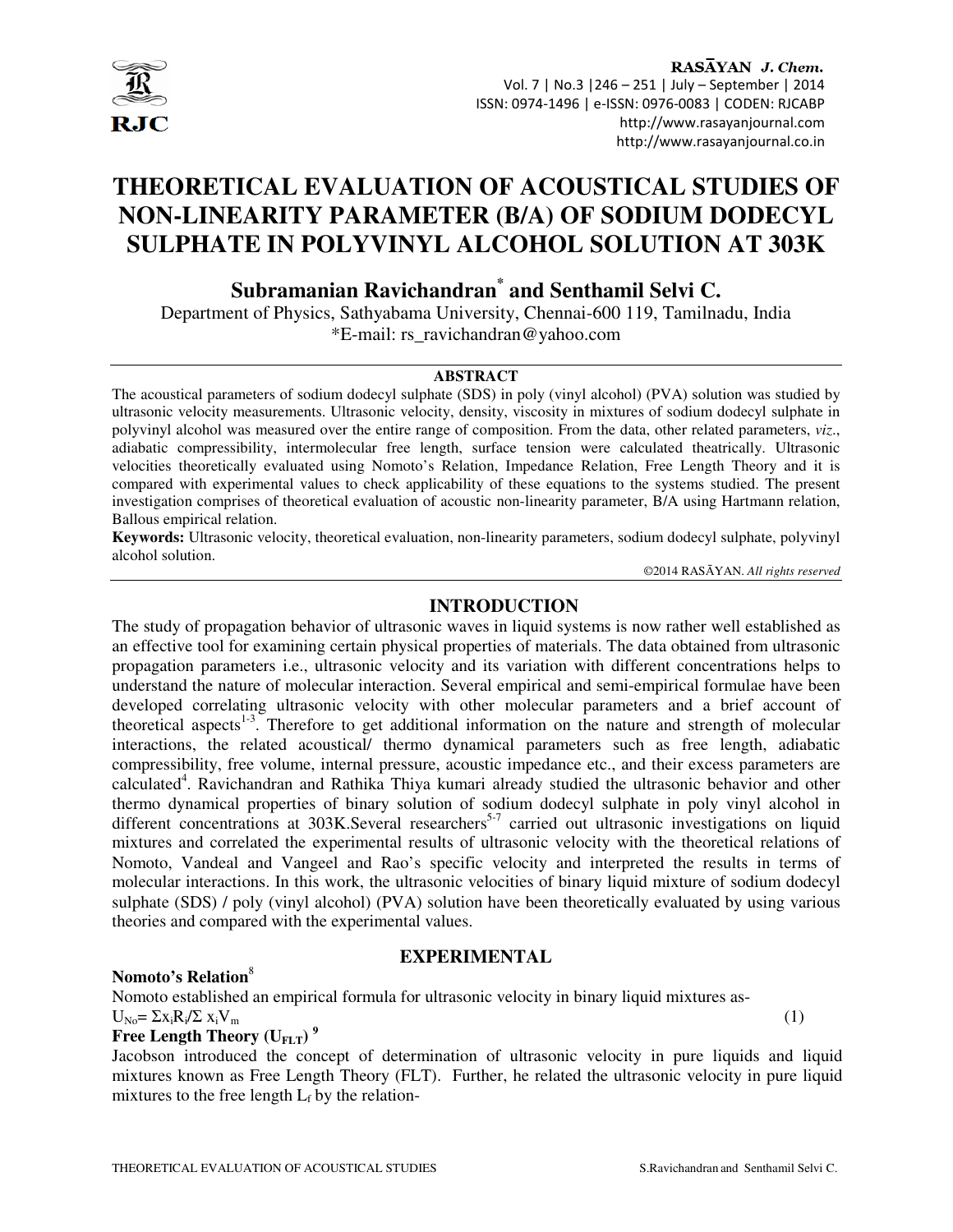$$
UFLT = \frac{K_T}{L_{\text{fmix}}} m/s
$$
 (2)

# **Impedance Dependent Relation (U<sub>IDR</sub>)<sup>10</sup>**

The impedance offered by a liquid to the propagation of ultrasonic wave is given by  $Z_i = \rho_i U_i$ . For a liquid mixture, the following empirical relation is-

$$
U = \sum x_i Z_i / \sum x_i \rho_i \, m/s \tag{3}
$$

### **Computation of non-linear parameter using B/A ratio**

In the last few years<sup>11</sup>, a number of theoretical methods have been proposed for estimating the nonlinearity parameter (B/A) for pure liquids and liquid mixtures. This parameter has been further correlated with other thermo acoustical parameters, which are used to deduce the available volume and intermolecular free-length of liquid mixtures. Due to the increasing importance of B/A during recent years, an attempt has been made to evaluate B/A of binary mixtures using Hartmann relation and Ballou empirical relation. General formulation for non-linearity parameter in terms of the acoustical parameters of liquids has been made using the experiment for the sound velocity (U) and introducing the contribution due to acoustic parameters  $(K)$  and isothermal acoustic parameter  $(K<sup>n</sup>)$ . The expression for B/A has been expressed as $^{12}$ -

$$
B/A = 2K + 2\gamma K"
$$

Computations of K and K" require only the knowledge of thermal expansion coefficient, α. Detailed method of calculation is given.

Hartmann and Balizer obtained the following relation for B/A as-

$$
B / A = 2 + \frac{0.98 \times 10^{4}}{U}
$$
 Where U is in ms<sup>-1</sup> (4)

Empirical relation proposed by Ballou is given  $11-12$  by

$$
B/A = -0.5 + \frac{1.2 \times 10^4}{U}
$$
 (5)

### **RESULTS AND DISCUSSION**

Theoretical data on ultrasonic velocity, density and other acoustical properties of 0.25N of SDS in polyvinyl alcohol solutions at 303K were reported in Tables-1 and 2. The variations of ultrasonic velocity were found increased with mole fraction of SDS. The variations of relative viscosity were found linear. The variations in viscosity were due to the structural changes. Variation in ultrasonic velocity in any solution generally indicates molecular association in it. This is due to the interaction between solute solvent molecules. Interaction is weaker at minimum velocity <sup>13-15</sup>. The variation of Ultrasonic velocity was found to be non-linear. The decreasing minimum velocity of Ultrasonic velocity indicates the weakening of molecular association at a mole fraction of 0.9997 of SDS. In the lower region of SDS, the linear change of velocity indicates the miscibility of the solution. For higher concentration, ultrasonic velocity is found to be increased with mole fraction of SDS. The ultrasonic velocity increases up to 0.9993 mole fraction of SDS starts to decrease rapidly up to 0.9997 and suddenly it increases and attains constant values for three velocities and then starts to increase. Likewise, for lower concentration, the ultrasonic velocity falls up to 0.9974 mole fraction of SDS and from 0.9985 mole fraction of SDS it starts to increase and reaches a peak at the mole fraction 0.9996 and then falls off gradually. It can be seen from Table-1 that the theoretical values of ultrasonic velocity computed by various theories show deviation from experimental values. These theories generally fail to predict accurately the ultrasonic velocities where strong interactions are supposed to exist. An important reason for deviation from experimental values of ultrasonic velocity is that the molecular association effects are not taken into account in these theories. When two liquids are mixed, the interaction between the molecules of the two liquids takes place because of the presence of various forces like dispersive force, charge transfer, hydrogen bonding dipoledipole and dipole-induced dipole interactions. Hence the observed deviation shows that the molecular interaction is taking place between the unlike molecules in the liquid mixture. Similar kinds of results were obtained by earlier workers. Higher deviations are observed in some intermediate concentration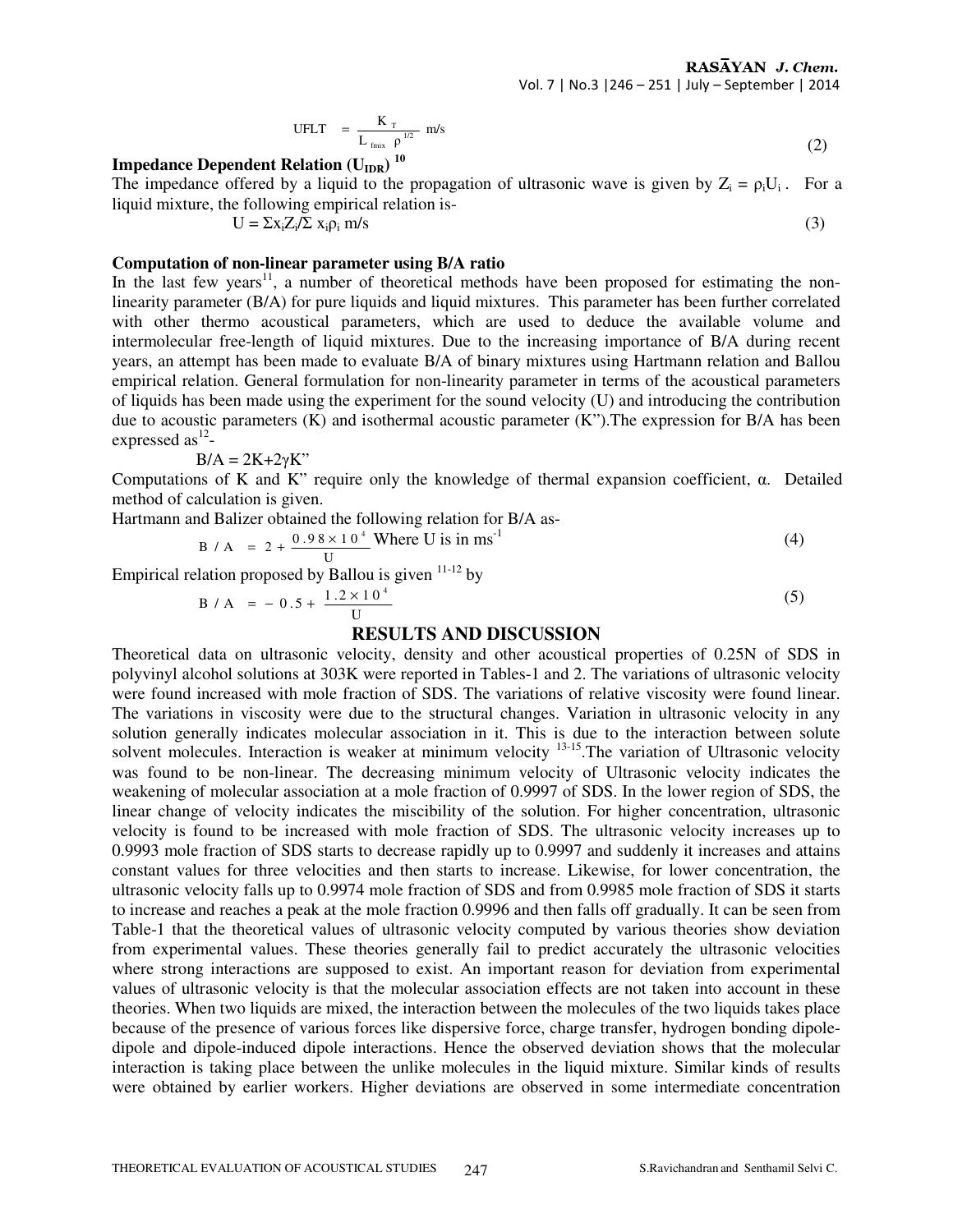range. This suggests the existence of strong tendency for the association between component molecules as a result of Hydrogen bonding.16-19 

Ultrasonic velocity of sound waves in a medium is fundamentally related to the binding forces between the molecules and is used to understand the intermolecular interactions in the present investigation, ultrasonic velocity found to be increased with mole fraction of SDS where  $L_f$  is decreased. Change in

velocity depends on the intermolecular free length or decrease in intermolecular free length causing increase in velocity<sup>15-16</sup>.

The increase in concentration of SDS weakens the molecular forces and hence the change in velocity is obtained at 70: 30 and then from 30: 70 concentrations it maintains constant. When the salts are dissolved in water, the ions are disintegrated and are strongly bonded with water molecules. The smaller ions, induces higher order in the water structure. The increase in structural order of water may cause more collision and hence decrease in value of  $\beta$  is obtained with increase in velocity.<sup>20-21</sup>

The B/A values for the liquids have been interpreted as the quantity representing the magnitude of the hardness of liquids. The interaction between the components of the binary mixtures is stronger at higher concentration, while it is weaker at lower concentration of salts.<sup>22-23</sup> The behavior of binary liquid mixtures can be explained in terms of  $-$  (i.) physical forces -dispersion (ii.) chemical forces  $-$  dipoledipole interaction. The former factor increases the intermolecular free length as described by Jacobson. This is turn, causes negative deviation in sound speed and positive deviation in compressibility.

| Mole<br>Fraction of<br><b>SDS</b><br>$(X_1) \times 10^{-3}$ | Experimental<br><b>Ultrasonic</b><br>Velocity<br>$(\mathrm{U})$<br>(m/s) |                      | Theoretical values of Ultrasonic velocity<br>$(U)$ m/s |                       | Deviation in Ultrasonic velocity $(\%)$ |                       |                       |
|-------------------------------------------------------------|--------------------------------------------------------------------------|----------------------|--------------------------------------------------------|-----------------------|-----------------------------------------|-----------------------|-----------------------|
|                                                             |                                                                          | Nomoto's<br>relation | Impedance<br><b>Relation</b>                           | Free length<br>Theory | Nomoto's<br>relation                    | Impedance<br>Relation | Free length<br>Theory |
| 0.0000                                                      | 1534                                                                     | 1533.66              | 1535.22                                                | 1533.61               | 0.0034                                  | $-0.0122$             | $-0.0011$             |
| 0.9971                                                      | 1506                                                                     | 1506.12              | 1503.26                                                | 1505.33               | $-0.0012$                               | 0.0274                | 0.0067                |
| 0.9987                                                      | 1531                                                                     | 1531.23              | 1534.35                                                | 1530.50               | $-0.0023$                               | $-0.0335$             | 0.0045                |
| 0.9993                                                      | 1540                                                                     | 1540.02              | 1543.82                                                | 1539.53               | $-0.0002$                               | $-0.0382$             | 0.0047                |
| 0.9995                                                      | 1516                                                                     | 1516.03              | 1518.56                                                | 1515.60               | $-0.0003$                               | $-0.0256$             | 0.0040                |
| 0.9997                                                      | 1505                                                                     | 1504.56              | 1507.78                                                | 1505.27               | 0.0044                                  | $-0.0278$             | $-0.0027$             |
| 0.9998                                                      | 1508                                                                     | 1509.35              | 1512.55                                                | 1507.33               | $-0.0135$                               | $-0.0455$             | 0.0067                |
| 0.9999                                                      | 1510                                                                     | 1510.56              | 1514.33                                                | 1511.66               | $-0.0056$                               | $-0.0433$             | $-0.0166$             |
| 0.9999                                                      | 1531                                                                     | 1531.92              | 1533.40                                                | 1530.64               | $-0.0092$                               | $-0.0240$             | 0.0036                |
| 0.9999                                                      | 1499                                                                     | 1499.86              | 1497.20                                                | 1498.50               | $-0.0086$                               | 0.0180                | 0.0050                |
| 1.0000                                                      | 1504                                                                     | 1505.30              | 1506.11                                                | 1504.22               | $-0.0130$                               | $-0.0211$             | $-0.0022$             |

Table-1: Comparison of Experimental and Theoretical Velocities of Sodium Dodecyl Sulphate (SDS) in Poly Vinyl Alcohol Solution at higher Concentrations

Table-2: Comparison of Experimental and Theoretical Velocities of Sodium Dodecyl Sulphate (SDS) in Poly (vinyl Alcohol) Solution at lower Concentrations

| Mole                           | Experimental         |                      | Theoretical values of Ultrasonic |                       |                      | Deviation in Ultrasonic velocity $(\%)$ |                       |
|--------------------------------|----------------------|----------------------|----------------------------------|-----------------------|----------------------|-----------------------------------------|-----------------------|
| Fraction of                    | <b>Ultrasonic</b>    |                      | Velocity $(U)$ (m/s)             |                       |                      |                                         |                       |
| $SDS(X_1)$<br>$\times 10^{-3}$ | Velocity(U)<br>(m/s) | Nomoto's<br>relation | Impedence<br>Relation            | Free length<br>Theory | Nomoto's<br>relation | Impedence<br>Relation                   | Free length<br>Theory |
| 0.9943                         | 1536                 | 1536.3               | 1536.2                           | 1536.4                | $-0.0033$            | 0.00                                    | 00                    |
| 0.9974                         | 1532                 | 1532.6               | 1533.2                           | 1532.2                | $-0.0056$            | $-0.01$                                 | $00\,$                |
| 0.9985                         | 1537                 | 1538.4               | 1538.4                           | 1537.5                | $-0.0136$            | $-0.01$                                 | $00\,$                |
| 0.9990                         | 1537                 | 1538.7               | 1541.1                           | 1537.3                | $-0.0166$            | $-0.04$                                 | $00\,$                |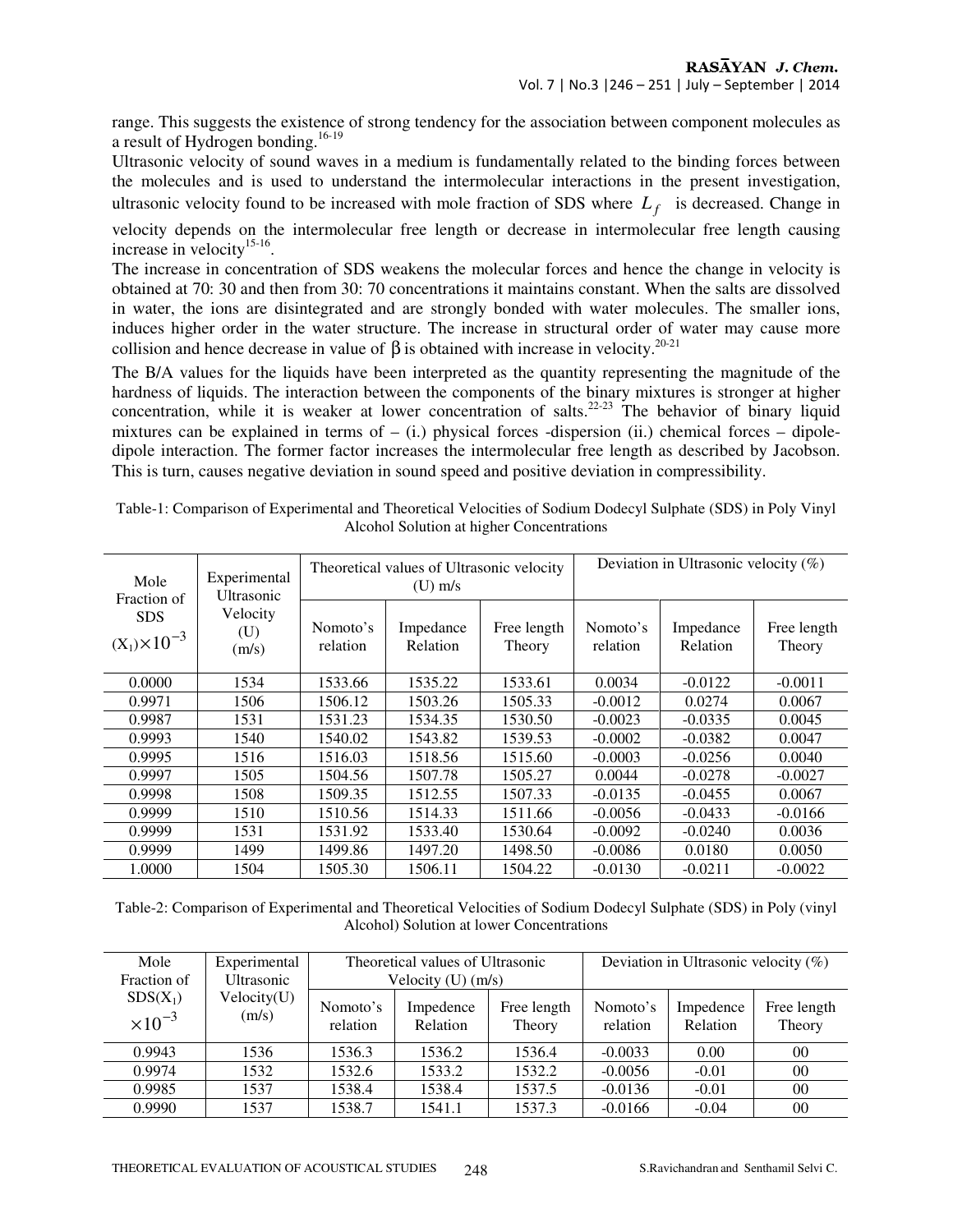| 0.9994 | 1540 | 1541.8 | 1542.3 | 1540.5 | $-0.0175$ | $-0.02$ | 00      |
|--------|------|--------|--------|--------|-----------|---------|---------|
| 0.9996 | 1540 | 1541.9 | 1541.2 | 1541.3 | $-0.0185$ | $-0.01$ | $-0.01$ |
| 0.9997 | 1538 | 1538.6 | 1538.4 | 1538.7 | $-0.0055$ | 0.00    | 00      |
| 0.9998 | 1535 | 1534.6 | 1536.5 | 1535.7 | 0.0044    | $-0.01$ | 00      |
| 0.9999 | 1536 | 1538.2 | 1538.3 | 1536.3 | $-0.0222$ | $-0.02$ | 00      |
| .0000  | 1522 | 1521.6 | 1522.5 | 1522.3 | 0.0044    | 0.00    | 00      |

RASAYAN J. Chem. Vol. 7 | No.3 |246 – 251 | July – September | 2014

On the other hand, the latter factor decreases the intermolecular path lengths leading to a positive deviation in sound speed and negative deviation in compressibility. Theoretical values of ultrasonic speed calculated form Nomoto's and impedance relations are almost shows some error and free length theory shows minimum percentage error in theoretical ultrasonic speed <sup>24-27.</sup>

Table-3: Theoretical values of U,  $\rho$ ,  $\beta_{ad}$ , Z,  $\sigma$  and L<sub>f</sub> acoustic impedance, surface tension, molecular free length of Sodium Dodecyl Sulphate (SDS) in Polyvinyl alcohol solution of higher concentration using free length theory

| Mole             | Mole        |          | Density             | Adiabatic                   | Acoustic                            | Surface            | free length             |
|------------------|-------------|----------|---------------------|-----------------------------|-------------------------------------|--------------------|-------------------------|
| Fraction of      | Fraction of | velocity | $(\rho)$            | compressibility             | impedance                           | tension            | $(L_f)$<br>$10^{-11}$ m |
| <b>PVA</b>       | <b>SDS</b>  | $(U)$ ms | $\mathrm{kgm}^{-3}$ | $(\beta_{ad})10^{-10}$      | (Z)                                 | σ                  |                         |
| $\times 10^{-3}$ | $(X_1)$     |          |                     | $\text{Kg}^{-1}\text{ms}^2$ | $\mathrm{kgm}^{-2} \mathrm{s}^{-1}$ | $(Kgm^{-2}s^{-1})$ |                         |
|                  | $\Omega$    | 1533.61  | 1090                | 3.9049                      | 1670479                             | 41205              | 4.1004                  |
| 2.8717           | 0.9971      | 1505.33  | 1094                | 4.0302                      | 1647357                             | 40278              | 4.1656                  |
| 1.2783           | 0.9987      | 1530.50  | 1095                | 3.8958                      | 1676144                             | 41324              | 4.0956                  |
| 0.7461           | 0.9993      | 1539.53  | 1096                | 3.8457                      | 1688493                             | 41757              | 4.0692                  |
| 0.4797           | 0.9995      | 1515.60  | 1097                | 3.9672                      | 1662650                             | 40784              | 4.1329                  |
| 0.3199           | 0.9997      | 1505.27  | 1098                | 4.0222                      | 1651944                             | 40374              | 4.1615                  |
| 0.2133           | 0.9998      | 1507.33  | 1101                | 3.9967                      | 1659444                             | 40595              | 4.1483                  |
| 0.1371           | 0.9999      | 1511.66  | 1103                | 3.9731                      | 1666386                             | 40801              | 4.1360                  |
| 0.0799           | 0.9999      | 1530.64  | 1105                | 3.8621                      | 1691390                             | 41692              | 4.0778                  |
| 0.0355           | 0.9999      | 1498.50  | 1111                | 4.0039                      | 1666135                             | 40640              | 4.1520                  |
| $\theta$         |             | 1504.22  | 1117                | 3.9585                      | 1679648                             | 41038              | 4.1284                  |

Table-4: Theoretical Values of Ultrasonic Velocity, Density, Adiabatic compressibility, Acoustic Impedance, Surface Tension, Free Length of Sodium Dodecyl Sulphate (SDS) in Poly Vinyl Alcohol Solution of Lower Concentration Using Free Length Theory

| Mole             | Mole             | velocity         | Density           | Adiabatic                   | Acoustic                            | Surface            | free length  |
|------------------|------------------|------------------|-------------------|-----------------------------|-------------------------------------|--------------------|--------------|
| Fraction         | Fraction of      | (U)              | $(\rho)$          | compressibility             | impedance                           | tension            | $(L_f)$      |
| of PVA           | $SDS(X_1)$       | $\text{ms}^{-1}$ | $\text{kgm}^{-3}$ | $(\beta_{ad}) 10^{-10}$     | (Z)                                 | σ                  | $10^{-11}$ m |
| $\times 10^{-3}$ | $\times 10^{-3}$ |                  |                   | $\text{Kg}^{-1}\text{ms}^2$ | $\mathrm{kgm}^{-2} \mathrm{s}^{-1}$ | $(Kgm^{-2}s^{-1})$ |              |
|                  | $\Omega$         | 1536             | 1063              | 3.9976                      | 1630703                             | 40237              | 4.1487       |
| 5.727            | 0.9943           | 1532             | 1071              | 3.9571                      | 1644907                             | 40618              | 4.1277       |
| 2.553            | 0.9974           | 1537             | 1075              | 3.9617                      | 1647596                             | 40628              | 4.1301       |
| 1.491            | 0.9985           | 1537             | 1079              | 3.9225                      | 1658660                             | 40967              | 4.1096       |
| 0.959            | 0.9990           | 1540             | 1082              | 3.9124                      | 1662808                             | 41072              | 4.1043       |
| 0.630            | 0.9994           | 1541             | 1087              | 3.8801                      | 1673514                             | 41374              | 4.0873       |
| 0.4264           | 0.9996           | 1538             | 1093              | 3.8537                      | 1684214                             | 41649              | 4.0734       |
| 0.2742           | 0.9997           | 1535             | 1097              | 3.8537                      | 1686935                             | 41682              | 4.0734       |
| 0.1599           | 0.9998           | 1536             | 1099              | 3.8618                      | 1687352                             | 41644              | 4.0777       |
| 0.0711           | 0.9999           | 1522             | 1101              | 3.8506                      | 1691106                             | 41751              | 4.0718       |
| $\theta$         |                  | 1536             | 1104              | 3.9103                      | 1680517                             | 41301              | 4.1032       |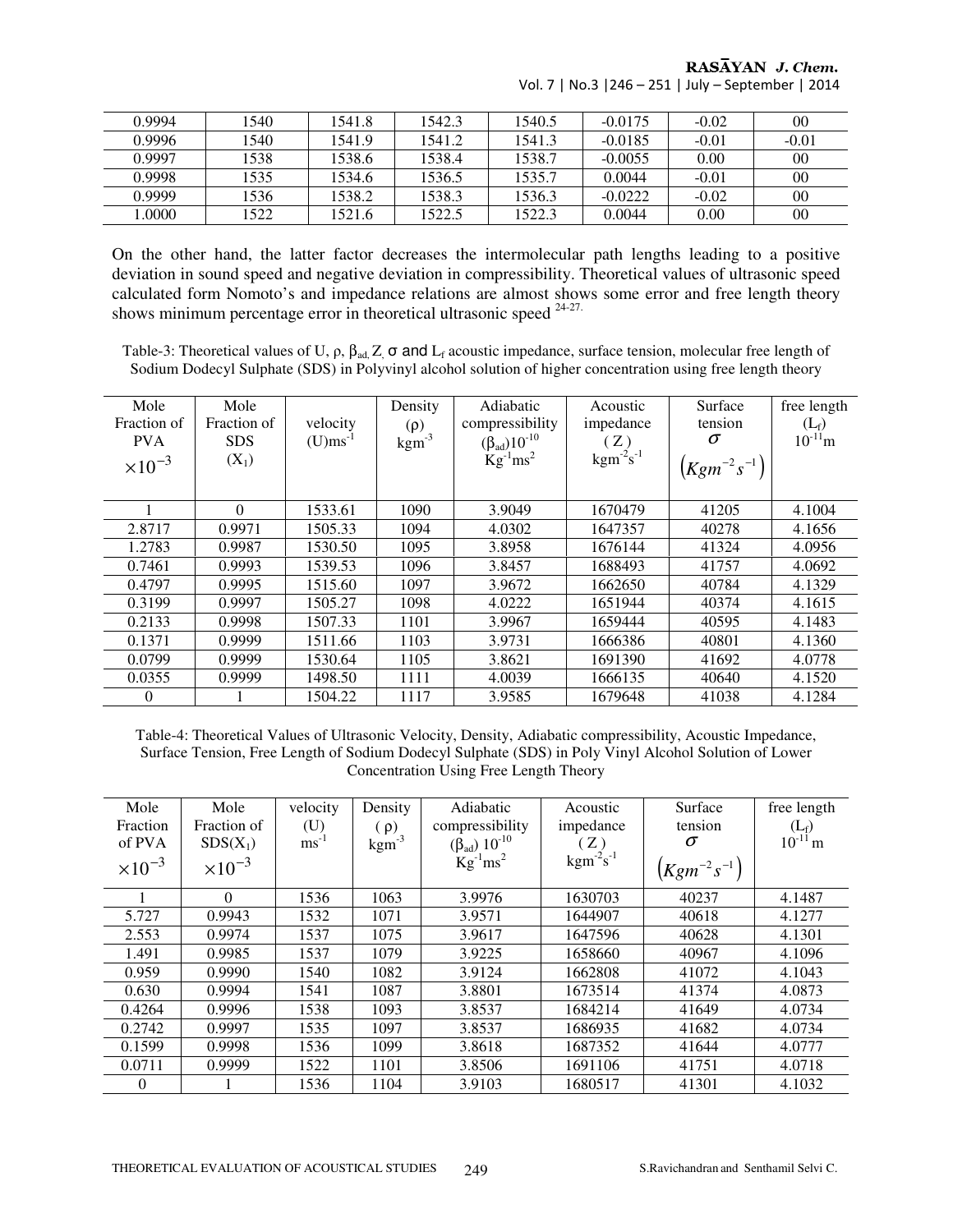| Mole                                                | B/A values by Hartman and ballizer      |                              |                               |                            |  |  |  |
|-----------------------------------------------------|-----------------------------------------|------------------------------|-------------------------------|----------------------------|--|--|--|
| Fraction of<br><b>SDS</b><br>$(X_1) \times 10^{-3}$ | <b>From</b><br>experimental<br>velocity | From<br>Nomoto's<br>relation | From<br>Impedance<br>Relation | From Free<br>length Theory |  |  |  |
| $\Omega$                                            | 8.388                                   | 8.389                        | 8.383                         | 8.390                      |  |  |  |
| 0.9971                                              | 8.507                                   | 8.507                        | 8.519                         | 8.510                      |  |  |  |
| 0.9987                                              | 8.401                                   | 8.400                        | 8.387                         | 8.403                      |  |  |  |
| 0.9993                                              | 8.363                                   | 8.362                        | 8.348                         | 8.366                      |  |  |  |
| 0.9995                                              | 8.464                                   | 8.464                        | 8.453                         | 8.466                      |  |  |  |
| 0.9997                                              | 8.511                                   | 8.514                        | 8.499                         | 8.510                      |  |  |  |
| 0.9998                                              | 8.498                                   | 8.492                        | 8.479                         | 8.502                      |  |  |  |
| 0.9999                                              | 8.490                                   | 8.488                        | 8.472                         | 8.483                      |  |  |  |
| 0.9999                                              | 8.401                                   | 8.397                        | 8.391                         | 8.403                      |  |  |  |
| 0.9999                                              | 8.537                                   | 8.534                        | 8.456                         | 8.539                      |  |  |  |
|                                                     | 8.515                                   | 8.510                        | 8.506                         | 8.515                      |  |  |  |

Table-5: Computation of non-linearity (B/A) parameter of Sodium Dodecyl Sulphate (SDS) in Poly-(vinyl Alcohol) Solution by Hartmann and Ballizer equation

Tables-5 and 6 shows the variations of the B/A values calculated from Hartmann and Ballou relation and it shows decreased trend with increase in concentration. This data of velocity and densities were taken for computing the various quantities employed in the equation for B/A. The B/A values for the liquids have been interpreted as the quantity representing the magnitude of the hardness of liquids. The B/A values are concenerned with interactions between the components of the binary systems. A close examination of data presented in Tables-5 and 6 reveal that the values of B/A calculated using (4) and (5) shows a decreasing trend with concentration of SDS. It is evident from eq.(4) and (5), that Ballous and Hartmann relations depend mainly on the ultrasonic velocity.

The interaction between the components of the binary mixtures is stronger at higher concentration, while it is weaker at lower concentration of salts and the accuracy of both the methods limits the usefulness of direct application of these methods to liquid mixture investigation <sup>28</sup>-29.

| Table-6: Computation of non-linearity (B/A) parameter of Sodium Dodecyl Sulphate (SDS) in Poly (vinyl Alcohol) |  |
|----------------------------------------------------------------------------------------------------------------|--|
| Solution by Ballou empricial relation                                                                          |  |

| Mole Fraction of          | B/A values by Ballou empirical relation |          |           |             |  |  |
|---------------------------|-----------------------------------------|----------|-----------|-------------|--|--|
| $SDS(X_1) \times 10^{-3}$ | From                                    | From     | From      | From        |  |  |
|                           | experimental                            | Nomoto's | Impedance | Free length |  |  |
|                           | velocity                                | relation | Relation  | Theory      |  |  |
| 0.9943                    | 7.313                                   | 7.310    | 7.312     | 7.311       |  |  |
| 0.9974                    | 7.333                                   | 7.332    | 7.331     | 7.330       |  |  |
| 0.9985                    | 7.307                                   | 7.303    | 7.302     | 7.300       |  |  |
| 0.9990                    | 7.307                                   | 7.298    | 7.299     | 7.298       |  |  |
| 0.9994                    | 7.292                                   | 7.288    | 7.287     | 7.283       |  |  |
| 0.9996                    | 7.292                                   | 7.286    | 7.286     | 7.282       |  |  |
| 0.9997                    | 7.302                                   | 7.300    | 7.301     | 7.300       |  |  |
| 0.9998                    | 7.318                                   | 7.321    | 7.320     | 7.322       |  |  |
| 0.9999                    | 7.313                                   | 7.303    | 7.301     | 7.303       |  |  |
|                           | 7.384                                   | 7.385    | 7.387     | 7.387       |  |  |